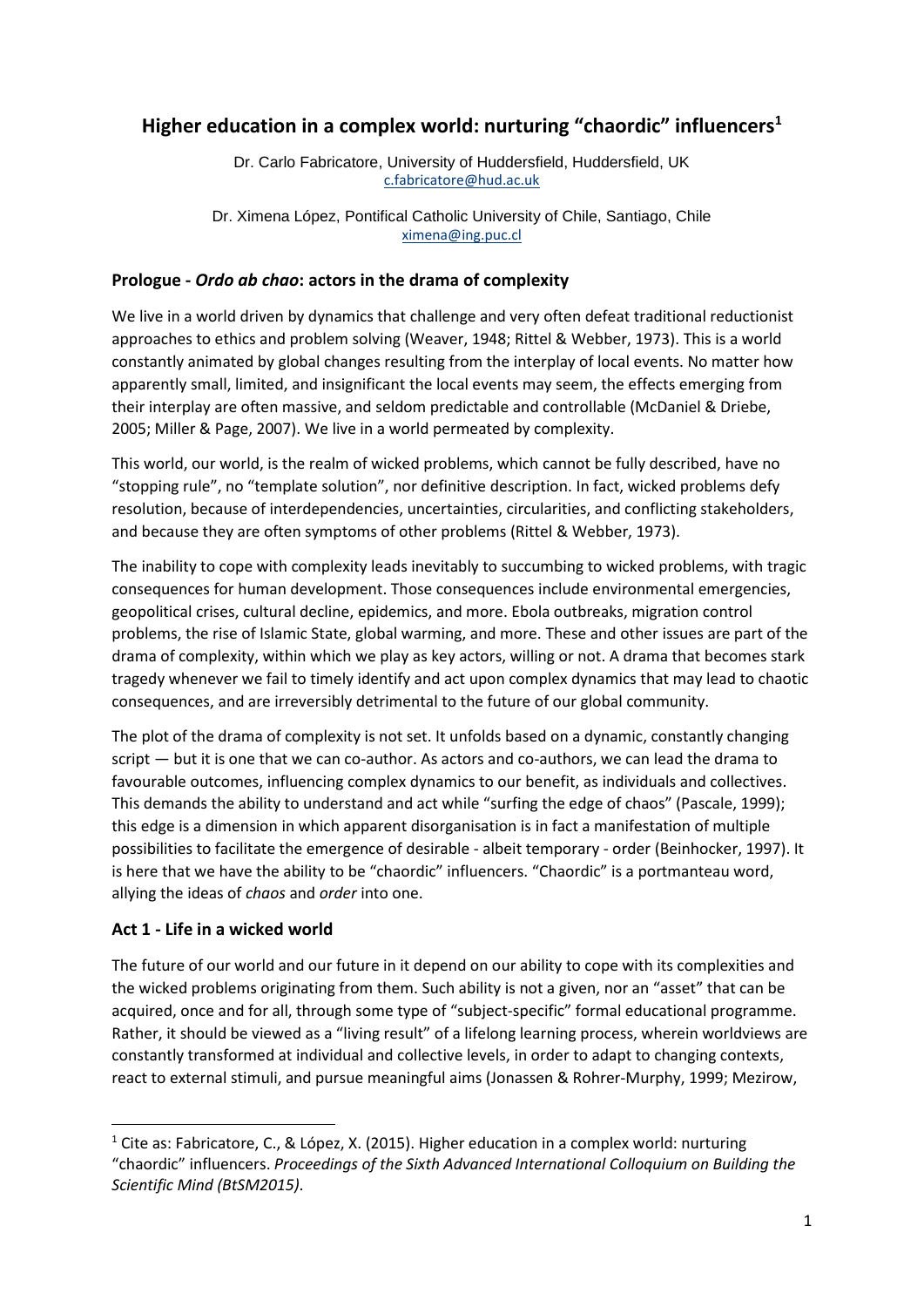2000; Davis & Sumara, 2006). Within this process, worldviews and capabilities are developed as a result of people interacting with each other and their environment, facing challenges, constraints, mechanics and circumstances that cannot always be fully understood, predicted nor controlled (Fraser & Greenhalgh, 2001; Davis & Sumara, 2006). Thus, in conditions of complexity deep learning can be viewed as an interpersonal process developing across individual and collective levels (Davis & Sumara, 2006), and framed by contexts that demand adaptation and define the meaningfulness of learning outcomes (Jonassen & Rohrer-Murphy, 1999). The context triggers the need to adapt, and the consequent development of individual knowledge, worldviews and capabilities. Then, the interplay of different individuals' worldviews and knowledge leads to the emergence of new or updated worldviews and knowledge at a collective level, which ultimately feed back into individual ones, enhancing them and the related capabilities above and beyond what individuals alone could do.

Learning to cope with complexity is only possible through holistic engagement in complex dynamics and problems, supported by a mindset geared to cope with complexity (Fabricatore & López, 2014a). Holistic engagement consists of affective, cognitive and operational involvement in complex scenarios affecting human development at individual and collective levels (Tilbury & Wortman, 2004; Sipos, Battisti & Grimm, 2008). People should think and care about matters in order to develop awareness of relevant issues and identify related complex problems to address. Then, the origins of problems and the underpinning mechanics should be comprehended as thoroughly as possible. Consequently, people should strategize and act responsibly to influence complex dynamics and facilitate the emergence of new equilibria, making situations favourable to our global community and the generations that will succeed us.

The contexts that give rise to and frame wicked problems are complex systems. These are wholes comprising large numbers of elements interacting and interconnected in ways that may change over time. Complex systems are characterised by the phenomenon of emergence, whereby aggregate behaviour stems from the interplay of local behaviours, generating dynamics and effects that cannot be predicted examining individual parts and the laws that govern their interactions (McDaniel & Driebe 2005; Miller & Page 2007). Consequently, non-linear strategies are required in order to operate in conditions of complexity. Examining, planning and acting should be regarded as a single iterative and adaptive process, pivoting around the constant monitoring of interim results of various actions, and new changes to the context of such actions, along with consequent revision (if need be) of the objectives, strategies and techniques. Those techniques are the ones involved in the particular plan, and the underpinning assumptions. (Argyris, 1977; Beinhocker, 1997; Cohn, 2005). A species of this method has been called "double loop learning", as opposed to "single loop learning"; the former leads to "deep change", whereas the latter brings only "surface change" (Kantamara & Ractham, 2014).

Because of the traits of uncertainty, unpredictability, unknowability and uncontrollability typically exhibited by complex systems, and the iterative/adaptive nature of the examining-planning-acting process, holistic engagement in wicked problems requires "complexivist" mindsets involving key capabilities (Figure 1, adapted from Fabricatore & López, 2104a), which we have identified in our past work (Fabricatore & López, 2011, 2104a).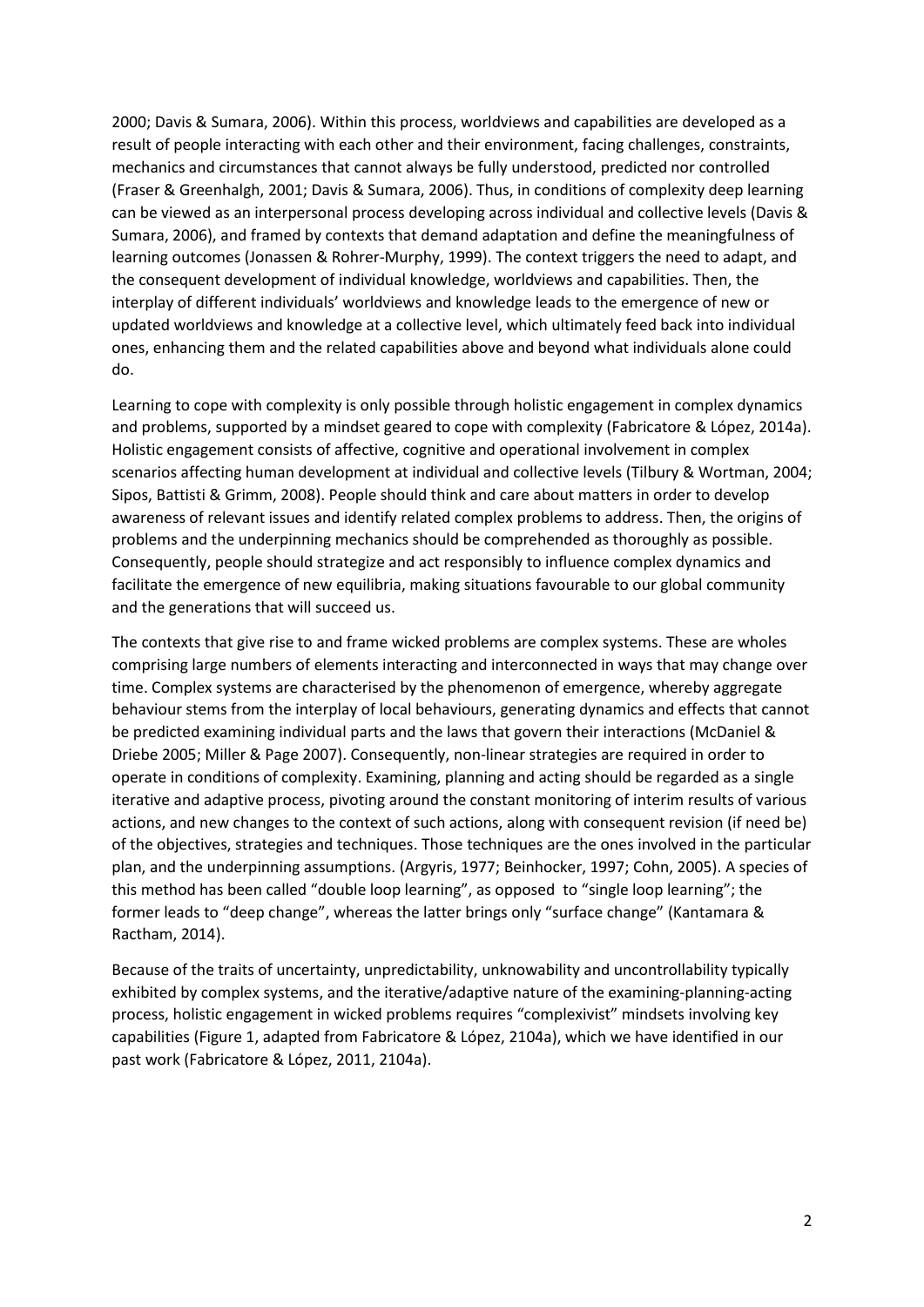

**Figure 1:** Complexivist mindset and holistic engagement

In this context, it is essential to question the role that higher education can play in building foundations to support the autonomous, lifelong process of learning to cope with complexity and engage with wicked problems. How can universities nurture "chaordic" influencers?

# **Act 2 – The making and rise of the chaordic influencer: the failure**

Formal education should nurture chaordic influencers through fostering the development of complexivist mindsets, and promoting learners' holistic engagement in complex contexts and wicked problems. Higher education should play a paramount role in this scenario. Universities have the key responsibility of preparing professionals to define our society through developing, leading, influencing and working in its institutions. Furthermore, higher education targets a population of learners who, because of their cognitive, social and emotional developmental stage, present a formidable combination of potentialities to promote the development of the core capacities of the complexivist mindsets and the attitudes required to engage in complex wicked problems.

Therefore, universities should focus on developing self-reliance in students, and provide to them instruments to prosper and act purposively and collectively in an uncertain and ever-changing world. By the same token, contemporary higher education programmes should promote students' engagement in socially-relevant contexts and wicked problems, and foster abilities such as: adapting to change; understanding phenomena in context; making connections between aspects that are not evidently linked; facing non-linear and ill-defined situations; and working in collaboration with others who may not share the same ideas or interests (Fabricatore & López, 2014c).

However, the reality of universities is different, and contemporary higher education systems are frequently criticised for key shortfalls that compromise the possibility of nurturing chaordic influencers within formal higher education environments. Excessive emphasis is put on subjectoriented performativity, valuing students' ability to carry out specific taught behaviours and assimilate specific knowledge over the development of transferable capabilities which, creativity first amongst them, are key to engage in complex scenarios (Barnett, 2000; Jackson, 2008; Mili, 2015). Teaching strategies are overly driven by reductionist causal logics, leading to efforts towards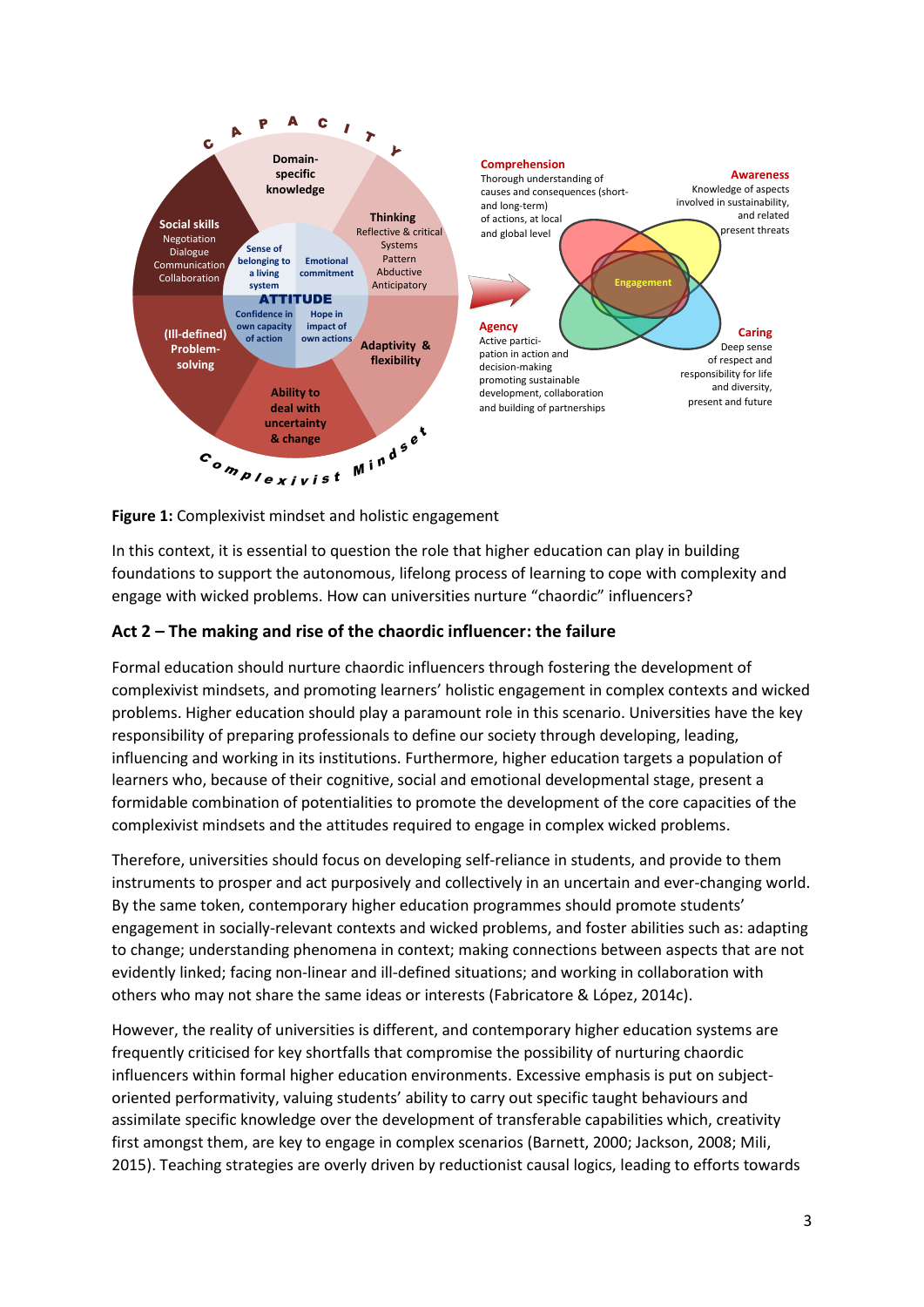quality control, achievement of planned outcomes, cost efficiency, customer satisfaction and resource management that do not map to the actual quality of students' deep learning, and its meaningfulness in relation to the needs of our contemporary world (Davis & Sumara, 2008; Mili, 2015). Curricula promote fragmentation of knowledge and isolation of disciplines, rather than integration of domains and cross-disciplinary pollination and collaborations (Mili, 2015). Programmes promote and value competition, individual achievement and high-stake assessment, rather than collaboration and focus on collective solutions for the social and environmental challenges we face (Sterling, 2001).

Many of these and further related issues are the product of organisational logics and market mechanics that give rise to boundaries and constraints that are difficult to change. Far too often, these boundaries and constraints frustrate the efforts of educators attempting to contribute to the evolution of higher education systems towards a greater compliance with the needs of our complex global world. Constraints and boundaries can then become insurmountable barriers, leading to the crystallisation of higher education systems into entities arguably useful to promote and serve societal development. Or, they can be embraced as a guiding lantern, a beacon that sheds light on what is not bounded, and the changes that can be effected regardless of boundaries and constraints, working "within the box" in order to transcend it. This dichotomy calls for a critical reflection on the boundaries and constraints imposed by modern higher education systems. If these cannot be changed, what can be done to nurture the development of complexivist mindsets and promote students' engagement with wicked problems within the daily routine of formal higher education environments?

### **Act 3 – The making of the chaordic influencer: through gameful complexity**

In order to foster the development of the complexivist mindset, engage students with wicked problems, and enhance their agency and possibilities to promote sustainable human development, we have developed the Engage-Adapt-Learn (EAL) framework. EAL aims at facilitating the adaptive design of learning activities and environments, based on continuous monitoring of the student experience, and students' engagement in complex scenarios and wicked problems through teambased, socially-relevant projects. EAL treats educational programmes as learning activity systems, analogises learning activity systems to game systems, and leverages game design principles and key perspectives of complexity theory on learning to support the definition and organisation of challenging and meaningful learning activities, framed by contexts promoting student engagement with complexity. Accordingly, EAL is intended to support the instructional design of higher education courses through the strategies described below.

#### *Courses as systems of project-driven, problem-solving complexity-savvy collaborative activities*

Educational courses can be viewed as organised systems of problem-solving activities framed by contexts meaningful to the learner, and whose solution leads to the achievement of desirable goals (Jonassen, 1999; Jonassen & Rohrer-Murphy, 1999). A "problem" is the difference between an initial state, and a new, desirable goal state. Hence, "solving" a problem is a process of generation of changes required to transition from initial to goal state (Ward, 2011). Such process may require the acquisition of knowledge and the development of skills and capabilities, all of which constitute a problem-based learning process (Savery & Duffy, 1995). The effects and results of this process depend on how engaging and meaningful the problem is to the learner, and the mechanics of challenge and support involved in it (Jonassen, 1999; Jonassen & Rohrer-Murphy, 1999).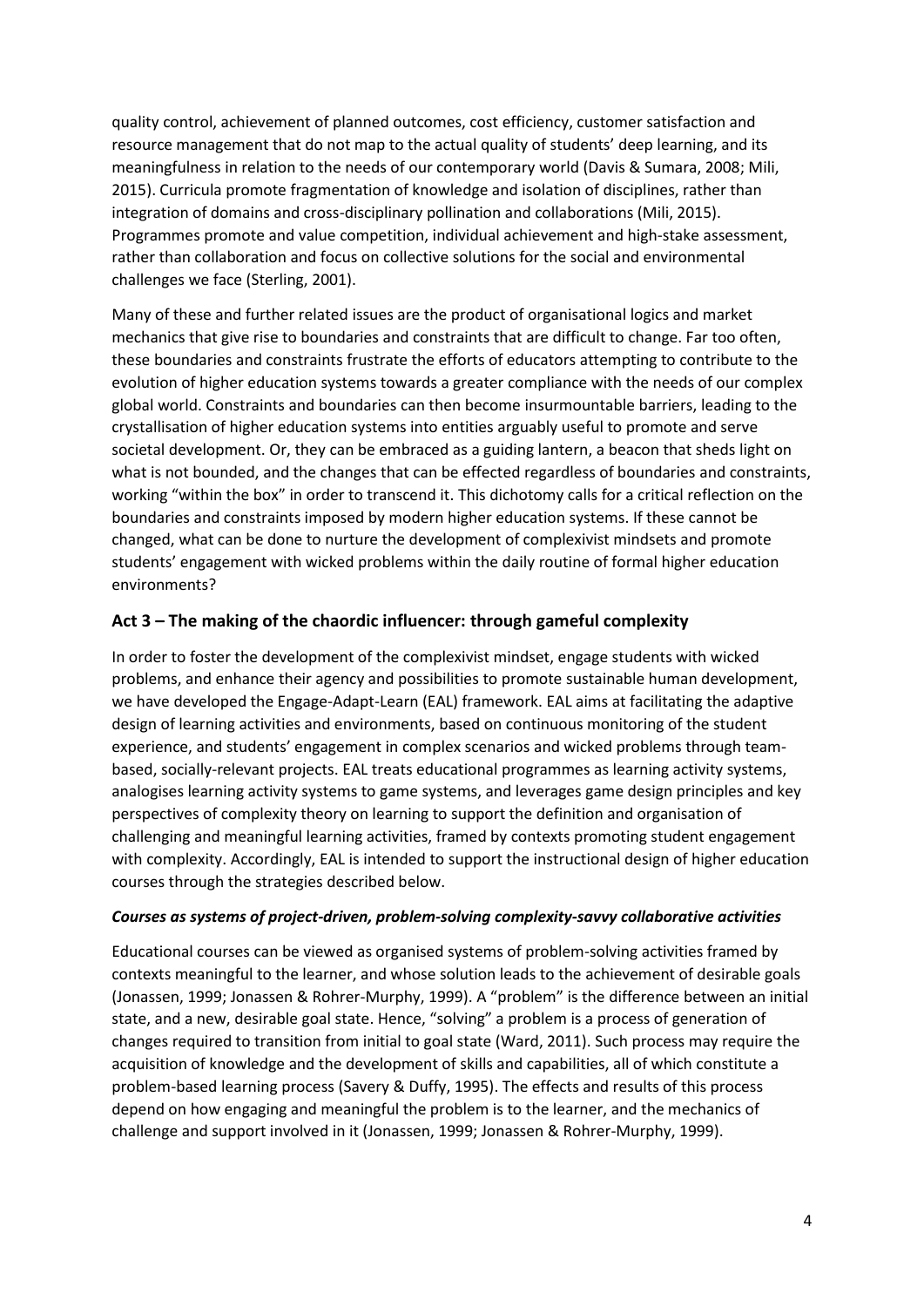In conditions of complexity, learning is a trans-level process, happening both at the level of individuals and whole collectives. The interplay of individual understandings and knowledge produces collective learning. This, in turn, feeds back into individual learning, enhancing it beyond what would be attainable by individuals alone (Davis & Sumara, 2005, 2006).

According to the concepts articulated above, courses can be designed as systems of interdependent problem-solving activities purposeful to the completion of an overarching collaborative project.

Davis and Sumara (2006) identified conditions fostering the emergence of learning in complex scenarios, summarised in Figure 2 (adapted from Fabricatore & López, 2014c).



**Figure 2.** Conditions fostering learning in complexity

Accordingly, learning activities should be designed to: i) foster trans-level learning, through supporting interactions between students, promoting decentralised control, minimising passive learning activities (e.g. passive lectures), and appraising progression through collaborative results, and individual contributions to them; ii) promote student specialisation, through facilitating the development of shared knowledge while fostering diversity, and supporting collaborative activities with individual activities; iii) leverage enabling constraints to provide sources of challenge, disruption and randomness while maintaining coherence and focus.

In conditions of complexity learning is not a linear process. Rather, it develops iteratively, in ways and with outcomes varying from one student to another, and depending on interim outcomes of each learner's process. Accordingly, to support engagement and achievement across a broad spectrum of students, learning activities should be designed iteratively, (re)defining them based on evidence and events arising at key stages of the course. Furthermore, a core set of activities (e.g., core lectures) should be pre-defined specifically to ensure access to shared knowledge (Fabricatore & López, 2014c).

Finally, the problems underpinning the learning activities primarily should require empirical and holistic-adaptive resolution approaches, involving the study of relationships, and to combine different perspectives on the same phenomenon to understand what needs to be done and when (Weaver 1948). Furthermore, highest challenges should correspond to ill-defined problems, wherein: initial and/or goal state are not clearly defined a priori; the number of possible solutions is undefined; solutions cannot be shaped as a fixed procedure; valid solution approaches emerge and are shaped throughout the problem-solving process.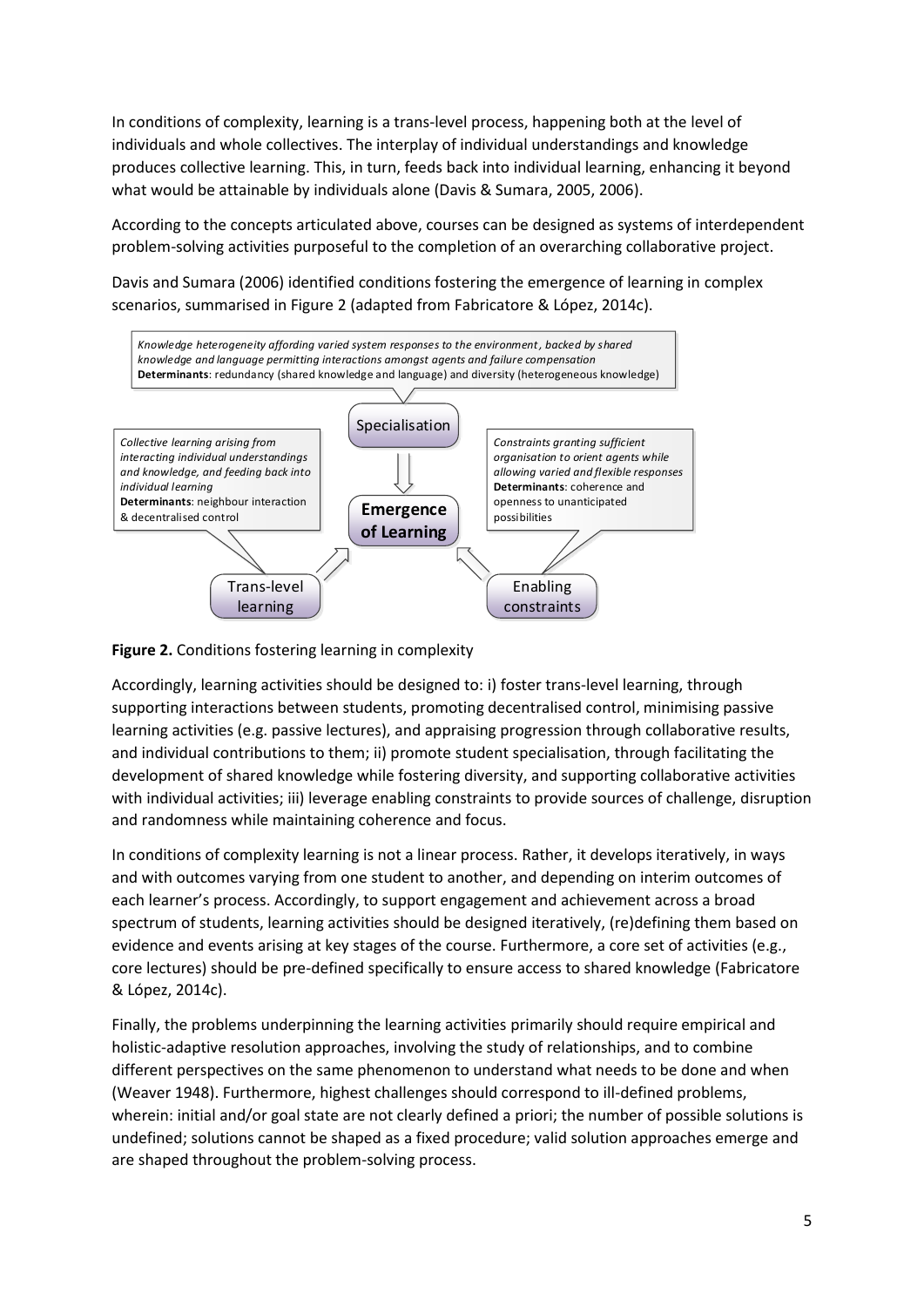# *Game-based interaction design for the organisation of gameplay activities and support progression*

Games are systems in which gamers engage in activities aimed at achieving desirable goals through tackling challenges requiring interaction with each other and other game elements - e.g. virtual objects and entities (Salen & Zimmerman, 2003; Fabricatore, 2007; Fabricatore & López, 2014a). Gameplay activities are framed by a context that allows players to define/understand the meaning and relationships of gameplay activities and involved game elements (Gee, 2007; Schell, 2008). Game challenges require the development of mastery through learning about game elements and mechanics, which is an essential determinant of player enjoyment (Fabricatore & López, 2012).

Gameplay activities can therefore be regarded as contextualised problem-solving processes, and games can be conceptualised as systems of problem-solving activities underpinned by engaging learning processes, regardless of specific game contents (Fabricatore & López, 2014b).

Analogising games and educational courses as systems of contextualised problem-solving activities allows approaching instructional design as a form of gamified interaction design. Consequently, game design principles and strategies can be leveraged to promote learners' engagement and achievement through learning activities, based on the effects that they have in entertainment games (Fabricatore & López, 2014b).

Through our past work, we defined and empirically tested game design patterns that could be useful in the design of higher education courses, as a system of problem-solving quests. These patterns, described in Table 1 (adapted from Fabricatore & López, 2014b, p. 112), are compliant with the key conditions facilitating the emergence of learning in complexity (Davis & Sumara, 2006). They complement the strategies previously described, in order to enhance the structure of learning activities, and generate affordances to promote learners' engagement in and progression through learning quests.

| Game design<br><b>Pattern</b> | <b>Description</b>                                                                                                                                                                                                                                                                                                                                                                                                                                                                                                                                                                                                                                                             |  |  |  |  |
|-------------------------------|--------------------------------------------------------------------------------------------------------------------------------------------------------------------------------------------------------------------------------------------------------------------------------------------------------------------------------------------------------------------------------------------------------------------------------------------------------------------------------------------------------------------------------------------------------------------------------------------------------------------------------------------------------------------------------|--|--|--|--|
| <b>Quest structure</b>        | Quests are defined by:                                                                                                                                                                                                                                                                                                                                                                                                                                                                                                                                                                                                                                                         |  |  |  |  |
|                               | • An objective requiring the accomplishment of victory conditions through tasks to be<br>completed within each quest. Core victory conditions are sometimes accompanied<br>by optional conditions, usually entailing additional challenges engendering additional<br>positive outcomes (e.g. enhanced tools to engage in further quests).                                                                                                                                                                                                                                                                                                                                      |  |  |  |  |
|                               | • Means required or beneficial for the fulfilment of the objective                                                                                                                                                                                                                                                                                                                                                                                                                                                                                                                                                                                                             |  |  |  |  |
|                               | • A motivation, explaining the importance of the quest to progress in the game.                                                                                                                                                                                                                                                                                                                                                                                                                                                                                                                                                                                                |  |  |  |  |
|                               | Quests are usually structured as a sequence of briefing, action and debriefing activities.<br>Briefing and debriefing activities provide information necessary to engage in a quest<br>and understand the outcomes of a quest, respectively. Action stages allow players to<br>act to fulfil a quest goal. At least one briefing activity precedes player action, and one<br>debriefing activity follows the completion of all the quest action stages. Briefing and<br>debriefing information is usually expressed through concrete and contextualised game<br>elements (e.g. storyline, game entities) rather than through abstract concepts (e.g.<br>progress percentages). |  |  |  |  |

**Table 1.** Game design patterns for the definition of courses as problem-solving quests systems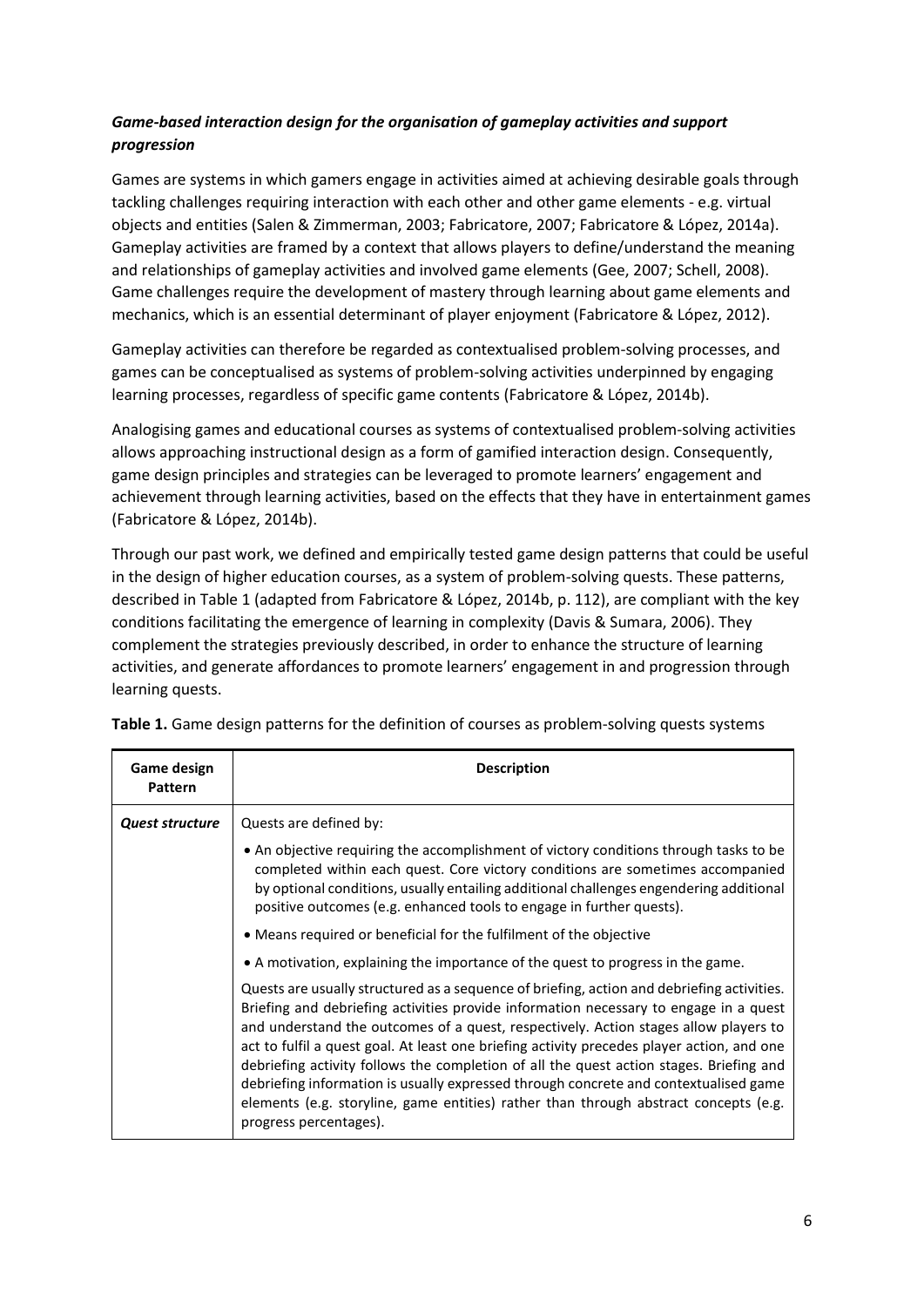| Game design<br>Pattern           | <b>Description</b>                                                                                                                                                                                                                                                                                                                                                                                                                                                       |
|----------------------------------|--------------------------------------------------------------------------------------------------------------------------------------------------------------------------------------------------------------------------------------------------------------------------------------------------------------------------------------------------------------------------------------------------------------------------------------------------------------------------|
| Strategic open-<br>endedness     | Quest goals can be achieved through alternative strategies, allowing players to "do<br>more" or "differently". This allows players to embrace alternative play approaches, and<br>motivates them to explore increasingly challenging approaches as their confidence<br>increases.                                                                                                                                                                                        |
| <b>Non-linear</b><br>progression | The organisation of quests generally allows them to decide when to engage in specific<br>quests. When this is not allowed, it is usually related to quest narrative articulation or<br>functional dependencies. Briefing and debriefing feedback provide the information<br>regarding quest engagement and functional dependencies.                                                                                                                                      |
| <b>Orientation</b>               | The game delivers briefing information that is available to the player at any time<br>through orientation artefacts (e.g. maps), to support decisions in relation to when, how<br>and in what to engage.                                                                                                                                                                                                                                                                 |
| Challenge-<br>based reward       | Rewards are normally granted based on a "the more you achieve, the more you<br>receive" rationale. The fulfilment of core victory conditions earns a baseline reward.<br>Success achieved through more challenging strategies earns additional rewards (e.g.<br>additional resources), and a recognition of increased mastery (e.g. enhancement of the<br>formal role of the player). Rewards in collaborative quests depend on the contribution<br>of each participant. |

Finally, the context that frames learning quests should be closely related to the wicked problems that students are led to engage, so that learners' engagement in learning activities will trigger meaning-making processes enhancing awareness, comprehension and agency in relation to these.

# **Act 4 - The rise of the chaordic influencer?**

This paper discussed the necessity to learn to cope with complexity in order to address the wicked problems that affect human development at individual and societal level. Learning to cope with complexity requires the development of complexivist mindsets, capable of dealing with change, uncertainty, unpredictability, unknowability and uncontrollability, and holistic engagement in/with the wicked problems to be tackled. This is essential to become chaordic influencers, agents capable of channeling chaotic dynamics to facilitate the emergence of equilibria favourable to our global society.

Learning to cope with complexity is a lifelong process, and universities should play a key role in fostering it. However, boundaries and constraints imposed by contemporary higher education systems compromise the possibilities of nurturing chaordic influencers.

In this context, we proposed a framework for the design of educational courses to nurture chaordic influencers while working within the constraints and boundaries imposed by ordinary higher education programmes and curricula. The EAL framework proposes strategies informed by complexity science, play and game design theories. These are aimed at fostering the development of complexivist mindsets, and promoting learners' holistc engagement in/with wicked problems and complex scenarios.

We developed and tested the EAL framework through five years of action research, using it to design fourteen courses (subjects: game design, software engineering and game development) involving over 300 students. The data analysed so far suggests that the framework generates positive impacts on students, in line with its aims (e.g. Fabricatore & López, 2014b, 2014c).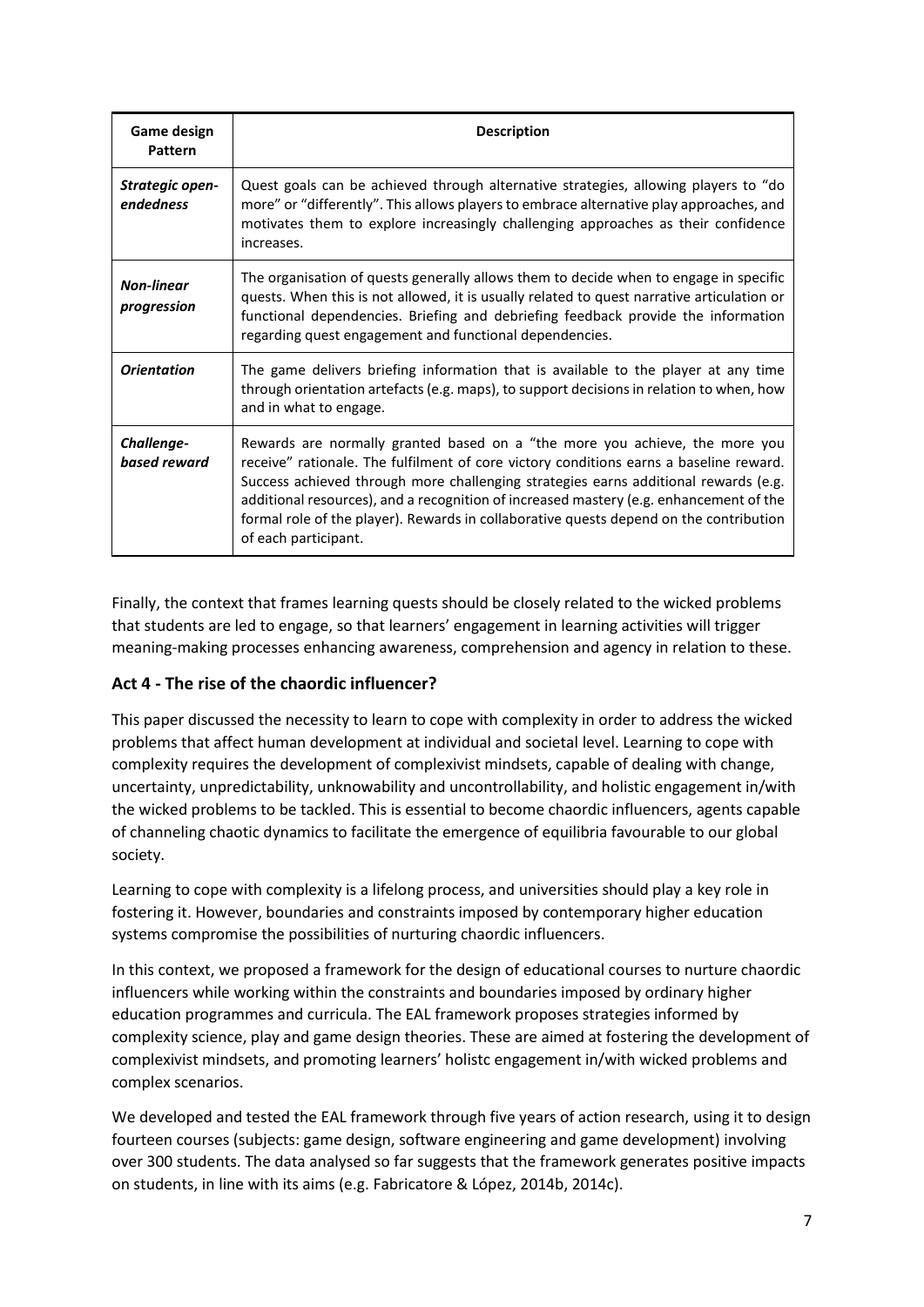When engaging in learning activities, students tend to adopt strategies based on higher order thinking skills and other capabilities key to the complexivist mindset. Students tend to consider learning activities interesting, despite judging them difficult and challenging. Students generally acknowledge sufficient autonomy to define their own goals and strategies, recognise that the definition and organisation of learning activities is helpful to understand type of work to be done, and the expected outcomes, and that the mechanics implemented are appropriate to promote student motivation, engagement and progression. Overall, students tend to consider the systems of learning activities designed based on the EAL as attractive, meaningful, and valuable from an academic perspective.

With regards to engagement in wicked problems and related themes, we have recently completed a research project exploring the impacts of engaging students with the ideal of peace through a game design project, based on a quasi-experimental design. The course did not include any teaching focussed on peace. The capstone project required students to: work in a team: identify 1-3 core ideas related to peace; design a game to allow players to explore and learn about the identified ideas.

### **Epilogue – Designs towards Peace**

A preliminary qualitative analysis of the design produced by students revealed, so far, that the vast majority of student teams identified and explored peace-related ideals current and highly relevant from a social perspective (e.g. tolerance, equality, power, social acceptance, redemption, compassion, loyalty, poverty, morality/ethics, etc.) and avoided clichés (e.g. no game was designed that focused on warfare).

As a part of the research, we administered a questionnaire to evaluate attitudes toward peace. The questionnaire was not related to the coursework, and aimed at exploring the impact that working on a peace-related project can have on students' attitude towards, knowledge and understanding of peace-related ideas and conjectures. The questionnaire was administered to a treatment group (students involved in the team-related game design project) and a control group (not involved), at the beginning (pre-) and at the end of the course (post-). We found that the students in the treatment group are more interested in exploring initiatives to preserve peace, and engaging in those initiatives (table 2; figure 3).

|                                                               | Group   |    |       |                  | Std.  | <b>Effect</b><br>size |
|---------------------------------------------------------------|---------|----|-------|------------------|-------|-----------------------|
|                                                               |         |    |       | Std.             | Error | (Cohen's              |
|                                                               |         | N  | Mean  | <b>Deviation</b> | Mean  | d)                    |
| Initiative to preserve peace:<br>how interested would you be  | Exp     | 36 | 3.944 | .8262            | .1377 | .5200                 |
| in finding out more about it?<br>(1=Not at all; 5=Very much)  | Control | 62 | 3.484 | .9364            | .1189 |                       |
| Initiative to preserve peace:<br>how likely are you to engage | Exp     | 36 | 3.500 | .9710            | .1618 | .4800                 |
| in it? (1=Not at all; 5=Very<br>much)                         | Control | 65 | 3.046 | .8915            | .1106 |                       |

**Table 2.** Attitudes towards exploration of and engagement in peace-preservation initiatives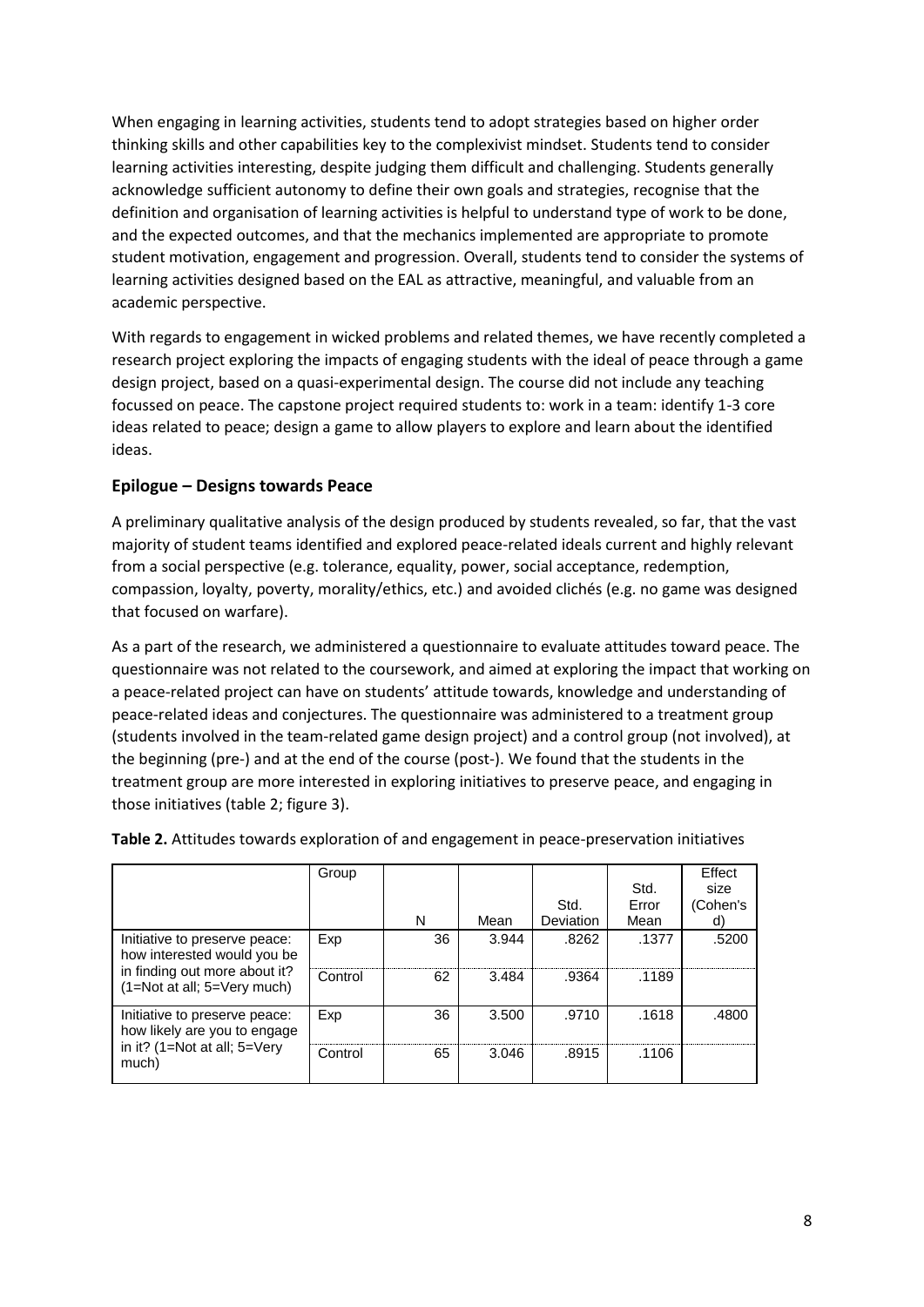



All things considered, the results that we have formulated concerning the application of the EAL framework suggest the following: *developing complexivist mindsets and promoting student engagement with wicked problems and related social issues within the boundaries and constraints of formal higher education environments is indeed feasible*. Further research is needed to explore in greater detail the impacts that the framework has on the students' learning experience and development. Further research will also reveal methods of application, in terms of designing courses in other subject areas; this, finally, will allow the corroboration and generalisation of the results obtained so far.

### **References**

- Argyris, C. (1977). Double loop learning in organizations. *Harvard Business Review*, *55*(5), 115–125.
- Barnett, R. (2000). Supercomplexity and the Curriculum. *Studies in Higher Education*, *25*(3), 255–265. http://doi.org/10.1080/713696156
- Beinhocker, E. D. (1997). Strategy at the edge of chaos. *McKinsey Quarterly*, (1), 109–118. Retrieved fro[m www.mckinseyquarterly.com/strategy/sted97.asp](http://www.mckinseyquarterly.com/strategy/sted97.asp)
- Bruner, J. (1999). *The Process of Education*. Cambridge, MA: Harvard University Press.
- Cohn, M. (2005). *Agile Estimating and Planning*. Courier in Stoughton, MA: Prentice Hall.
- Davis, B., & Sumara, D. (2006). *Complexity and Education: Inquiries into Learning, Teaching, and Research*. Mahwah, NJ: Lawrence Erlbaum.
- Davis, B., & Sumara, D. (2008). *Engaging Minds: Changing Teaching in Complex Times*. New York: Routledge.
- Dewey, J. (1998). *Experience and Education* (The 60th A). Indianapolis, IN: Kappa Delta Pi.
- Espinosa, A., and Porter, T. (2011) "Sustainability, complexity and learning: insights from complex systems approaches", The Learning Organization, Vol18, No.1, pp 54–72.
- Fabricatore, C. (2007). Gameplay and game mechanics design: a key to quality in video games. In *Proceedings of the OECD-CERI Expert Meeting on Videogames and Education* (pp. 1–18). Santiago, Chile: OECD. Retrieved from http://www.oecd.org/dataoecd/44/17/39414829.pdf
- Fabricatore, C., & López, X. (2011). Gaming for Sustainability: an Overview. In D. Gouscos & M. Meimaris (Eds.), *Proceedings of the 5th European Conference on Game Based Learning* (pp. 159–167). Reading, UK: Academic Publishing Limited.
- Fabricatore, C., & López, X. (2012). Sustainability Learning through Gaming: An Exploratory Study. *Electronic Journal of E-Learning (EJEL)*, *10*(2), 209–222.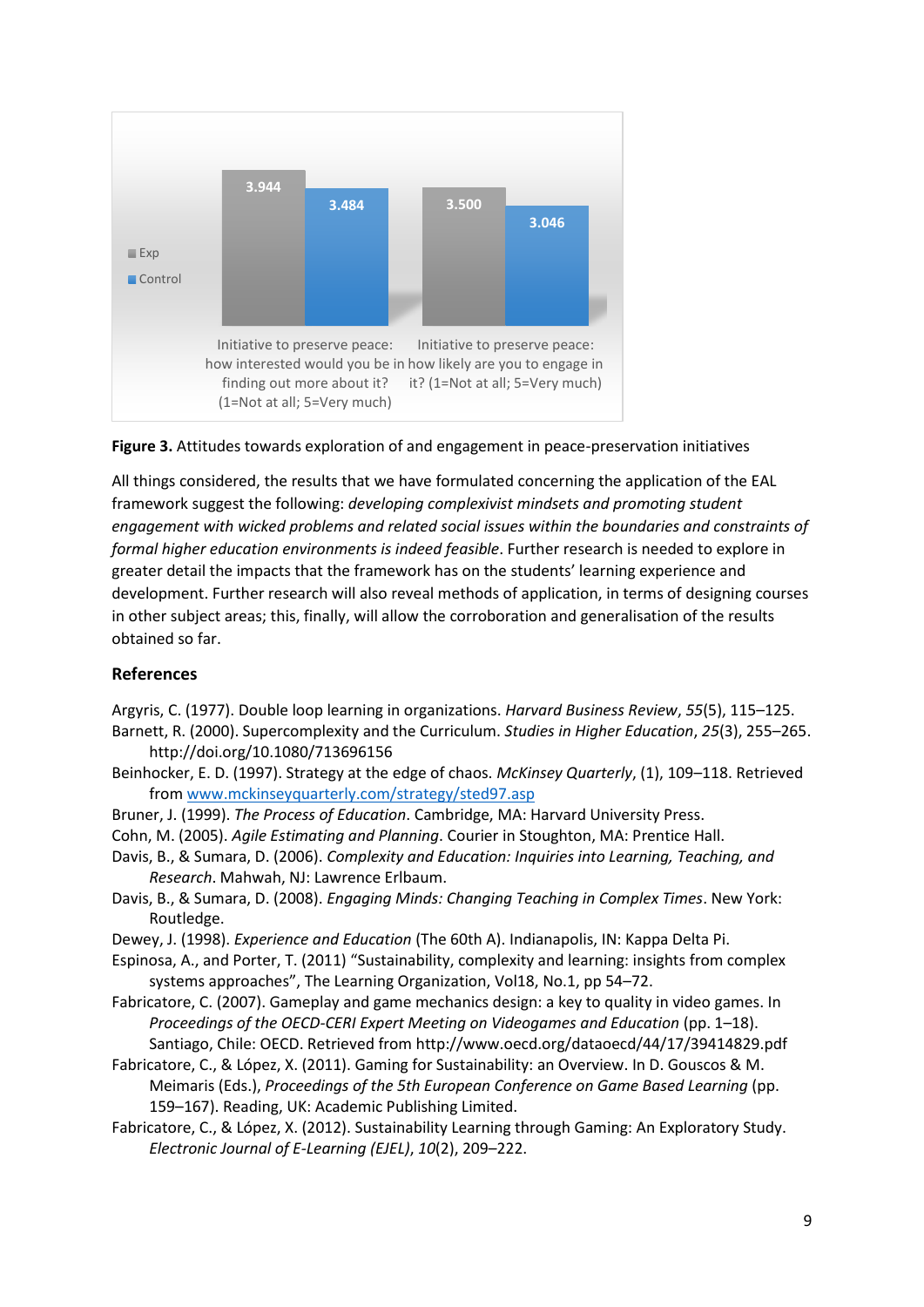- Fabricatore, C., & López, X. (2014a). A Model to Identify Affordances for Game-Based Sustainability Learning. In C. Busch (Ed.), *Proceedings of the 8th European Conference on Game Based Learning* (pp. 99–109). Reading, UK: Academic Conferences and Publishing International Limited.
- Fabricatore, C., & López, X. (2014b). Using Gameplay Patterns to Gamify Learning Experiences. In C. Busch (Ed.), *Proceedings of the 8th European Conference on Game Based Learning* (pp. 110– 117). Reading, UK: Academic Conferences and Publishing International Limited.
- Fabricatore, C., & López, M. X. (2014c). Complexity-based learning and teaching: a case study in higher education. *Innovations in Education and Teaching International*, *51*(6), 618–630.
- Fraser, S. W., & Greenhalgh, T. (2001). Coping with Complexity: Educating for Capability. *BMJ (Clinical Research Ed.)*, *323*(7316), 799–803.
- Gee, J. P. (2007). *What Video Games Have to Teach Us About Learning and Literacy* (2nd ed.). New York, NY: Palgrave Macmillan.
- Helbing, D., & Lämmer, S. (2008). Managing Complexity: An Introduction. In D. Helbing (Ed.), *Managing Complexity: Insights, Concepts, Applications* (pp. 1–16). Berlin: Springer.
- Jackson, N. (2008). Tackling the wicked problem of creativity in higher education. In *Creating Value: Between Commerce and Commons*. Retrieved from
- http://normanjackson.pbworks.com/f/TACKLING THE WICKED PROBLEM mod.pdf Jonassen, D. H. (1999). Designing constructivist learning environments. In C. M. Reigeluth (Ed.), *Instructional-design theories and models* (2nd ed., pp. 215–240). Mahwah, NJ: Lawrence Erlbaum Associates.
- Jonassen, D. H., & Rohrer-Murphy, L. (1999). Activity theory as a framework for designing constructivist learning environments. *Educational Technology Research & Development*, *47*(1), 61–79.
- Leont'ev, A. N. (1978). *Activity, Consciousness, and Personality*. Englewood Cliffs, NJ: Prentice-Hall.
- McDaniel, Jr., R. R., & Driebe, D. J. (2005). Uncertainty and Surprise: and Introduction. In R. R. McDaniel Jr. & D. J. Driebe (Eds.), *Uncertainty and Surprise in Complex Systems* (pp. 3–11). Heidelberg: Springer.
- Mezirow, J. (2000). Learning to Think Like an Adult Core Concepts of Transformation Theory. In J. Mezirow (Ed.), *Learning as Transformation. Critical Perspectives on a Theory in Progress.* (pp. 3–33). San Francisco, CA: Jossey-Bass.
- Mili, F. (2015). The "Wicked" Problem of Transforming Higher Education. Retrieved from http://evolllution.com/opinions/wicked-problem-transforming-higher-education/
- Miller, J. H., & Page, S. E. (2007). *Complex Adaptive Systems: An Introduction to Computational Models of Social Life*. Princeton, NJ: Princeton University Press.
- Moore, J. (2005). Is Higher Education Ready for Transformative Learning? A Question Explored in the Study of Sustainability. *Journal of Transformative Education*, *3*(1), 76–91. http://doi.org/10.1177/1541344604270862
- Rittel, H. W. J., & Webber, M. M. (1973). Dilemmas in a general theory of planning. *Policy Sciences*, *4*(2), 155–169.
- Pascale, R. T. (1999). Surfing the Edge of Chaos. *Sloan Management Review*, *40*(3). Retrieved from <https://www.questia.com/library/journal/1G1-20389918/strategy-at-the-edge-of-chaos>
- Kantamara, P., & Ractham, V. (2014). Single Loop vs. Double Loop Learning: An Obstacle or Success Factor for Organizational Learning. *International Journal of Education and Research*, *2*(7), 55– 62.
- Salen, K., & Zimmerman, E. (2003). *Rules of Play: Game Design Fundamentals*. Cambridge, MA: MIT Press.
- Savery, J. R., & Duffy, T. M. (1995). Problem based learning: An instructional model and its constructivist framework. *Educational Technology*, *35*, 31–38.
- Sipos, Y., Battisti, B., & Grimm, K. (2008). Achieving transformative sustainability learning: engaging head, hands and heart. *International Journal of Sustainability in Higher Education*, *9*(1), 68–86.